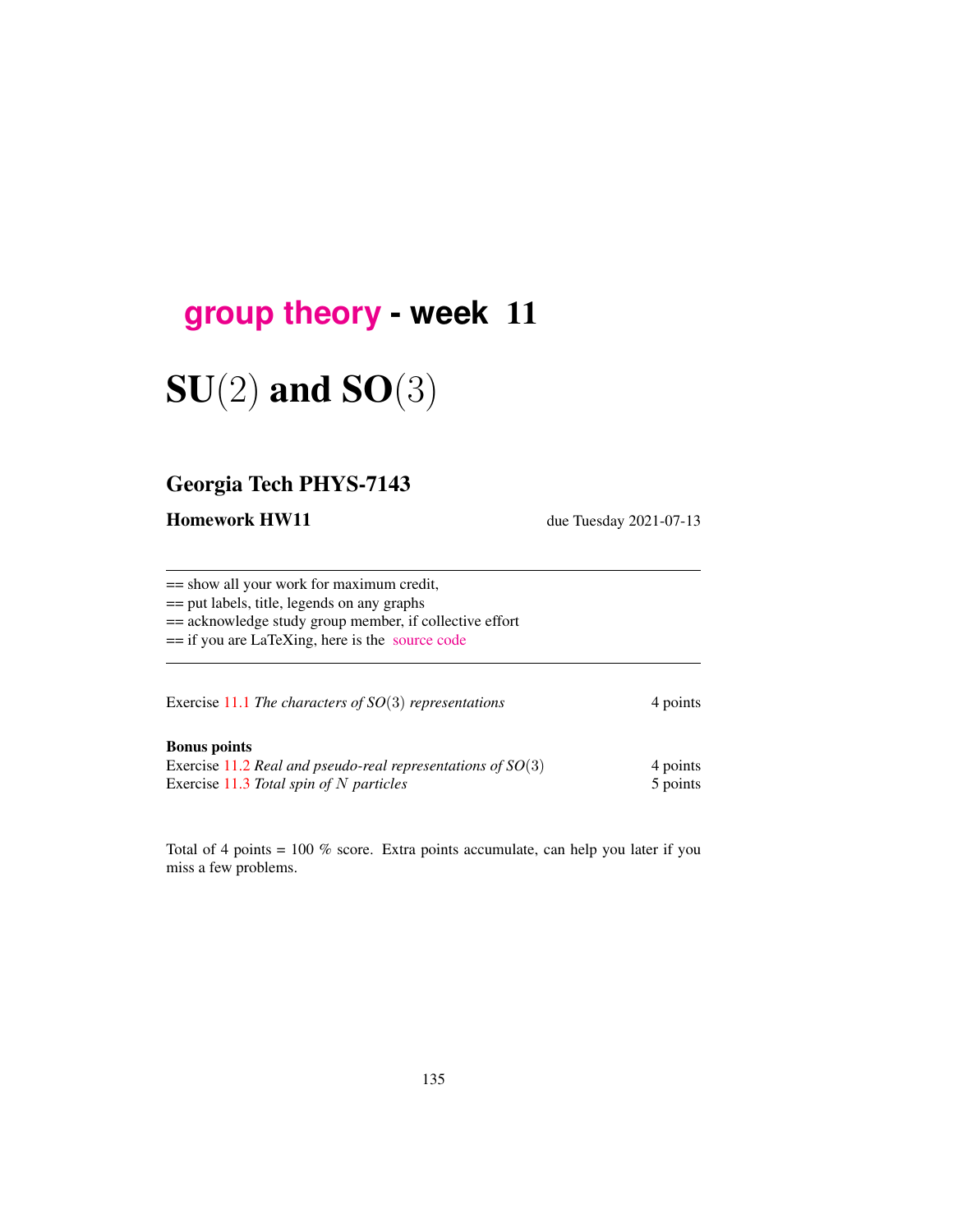## 2021-07-01 Predrag Lecture 21  $SU(2)$  and  $SO(3)$

The fastest way to watch any week's lecture videos is by letting YouTube run the

- *lecture playlist*
	- Gutkin notes, [Lect. 9](http://birdtracks.eu/course3/groups.pdf#chapter.9) *SU*(2)*, SO*(3) *and their representations*, Sects. 1-3.2.
- **14.1 Recap:** Irreps of SO(2) are not what you would have expected (24:37 min)
- *14.2 Defining reps of SO(3) and SU(2)* (5:18 min)
- *14.3 Cartan root lattices; irreps of SO(3)* (22:50 min)
	- $\circ$  Read sect. [11.2](#page-3-0) SU(2)  $\simeq$  SO(3)
	- For overall clarity and pleasure of reading, I like Schwichtenberg [\[2\]](#page-5-3) [\(click](http://ChaosBook.org/library/Schwicht15-2edited.pdf) [here\)](http://ChaosBook.org/library/Schwicht15-2edited.pdf) discussion best. If you read anything for this week's lectures, read Schwichtenberg sects. 3.4 to 3.6.

### 2021-07-01 Predrag Lecture 22  $SO(3)$  in QM

- *Andrew Scherbakov: Eigenvalues of* J <sup>2</sup> *and* J<sup>z</sup> *operators* (10:56 min)
- *Andrew Scherbakov: Raising, lowering operators* J+*,* J<sup>−</sup> (10:40 min)
	- (optional) *14.3A Who ordered J+, J-?* (7:37 min)
- *Andrew Scherbakov:*  $J_x$ ,  $J_y$ , and  $J_z$  *operators for spin-1 particle* (3:58 min)  $\rightarrow$

## 11.1 Discussion (optional)

 $\blacktriangleright$ (Still to be uploaded) *14.4 Discussion: How is SU(2) a double cover of SO(3) and what are the physical consequences? For dimensions higher than four, SO(n) and SU(n) get a divorce, and so far quaternions, octonion ideas have not panned out; instead, particle physics has followed ideas of internal SU(2), SU(3) etc symmetries, that currently culminate in the Standard Model. Negative dimensions.* (X:XX min)

#### 11.1.1 Recap of the course, so far (optional)

Predrag This course is all about *class* (physically distinct symmetry operations) and *character* (mining numbers from symmetries).

Here are some question by the dream student Henriette Roux (pseudonym) that I have answered in part in class discussions, but still have to write up:

PHYS-7143-21 week11 136 2021-07-29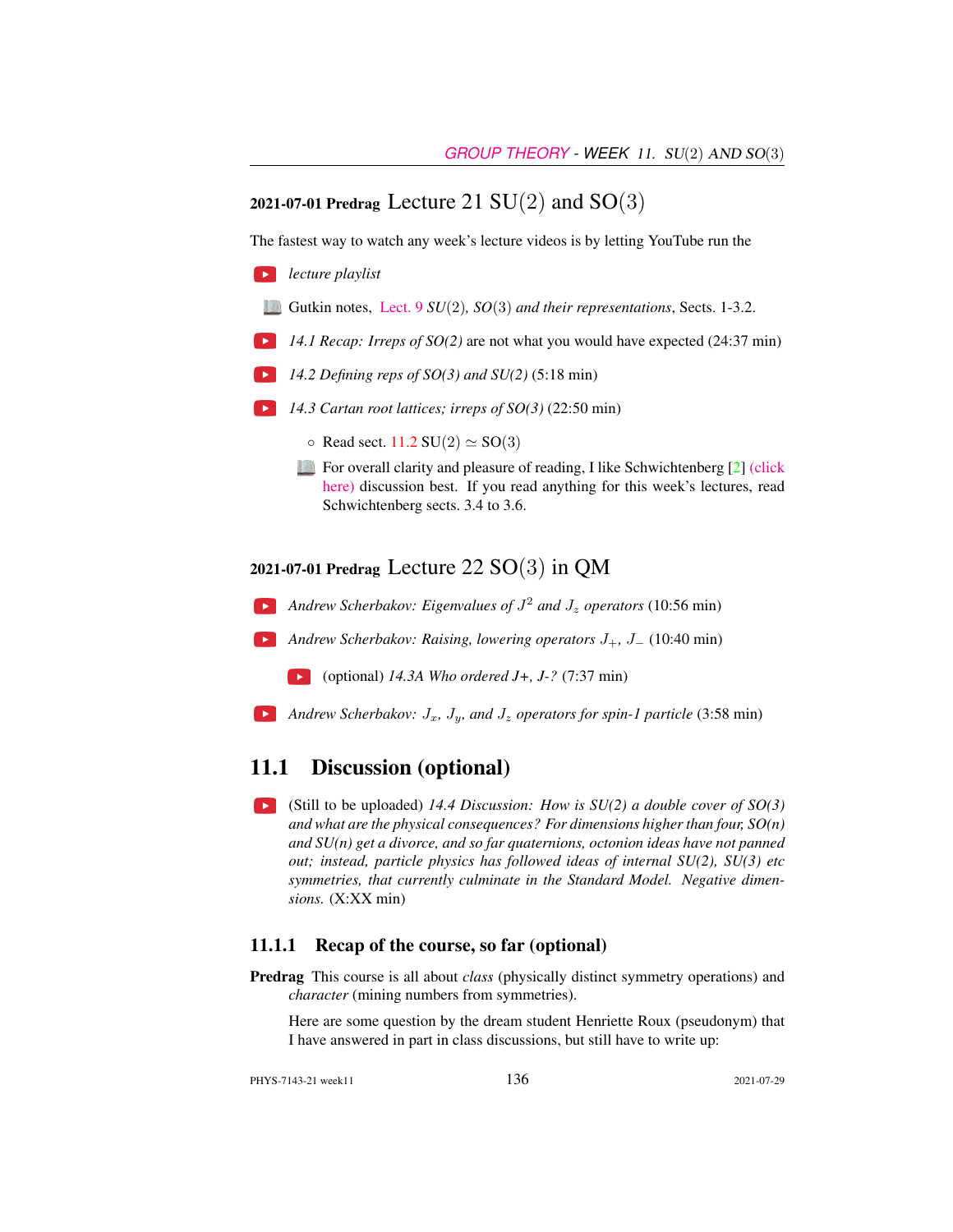- Henriette Roux Why is it that the Fourier transformation works? The presence of a discrete but infinite translational symmetry in a system calls for its use of it to diagonalize the matrix and thus make calculations easier, but exactly *why* is the Fourier transform able to do this?
- Henriette Roux How is this Fourier transform as we have studied in the space/point groups section related to that which we have derived from the projection operators?
- Henriette Roux As an extension of the Fourier transform, are there any equivalent of Fourier transforms for rotations or other infinite but discrete symmetries as well? So for example, if there is a system with a discrete but infinite rotational symmetry, is there a "rotational" transform where the representing matrix is diagonalized? Are there whole classes of such transformations?
- Henriette Roux You say that position and momentum are "dual" to each other, and so is the real space and reciprocal space (I guess it's the same thing as position and momentum but just for argument sake). The commonality between these are the fact that they can be Fourier transformed from one space to another. Does this mean that unitary operations,  $e^{iHt}$ , suggest a Fourier transform from the "energy" or "frequency" space to "time" space as well?
- Henriette Roux This seems very closely related to Noether's theorem as well, is there a way to explain this similarity?
- Henriette Roux The special thing about Lie groups is that there exist analytic functions which link  $q(a)$  and  $c = f(b, a)$  for  $q(c) = q(a)q(b)$ . Does this need for analytic functions come from the fact that to construct a group manifold, the maps relating different "local" Euclidean spaces need to be  $C^{\infty}$ , or smooth? If so, is there a reference we can refer to which explains how the Lie groups satisfy all the other conditions of a manifold (establishing an open ball, building an atlas and so on) as well? Just as an extension, how do you even study groups which do not fall under the realm of a manifold? Don't common functions like differentials and integrations not apply in spaces outside a manifold?
- Henriette Roux Why is that we Taylor expand the group in the first place? How is this connected to the shift to left/right group operators?

The next few questions are about General Relativity, and how is what is covered in this course applicable to GR:

- **Henriette Roux** We keep to the first order in the expansion for  $q(\theta)$  as we are considering the tangent space to the manifold. In the context of the GR, the tangent space was defined as the space of directional derivatives at a point. In our case, we are studying groups, which are not, in general, vectors (well I guess they can be  $[1 \times 1]$  vectors/matrices but that's only specific irreps, so how do we understand the concept of tangent space as you have define it?
	- Or does it work out since Lie groups are always Abelian and thus have an infinite number of 1D irreps?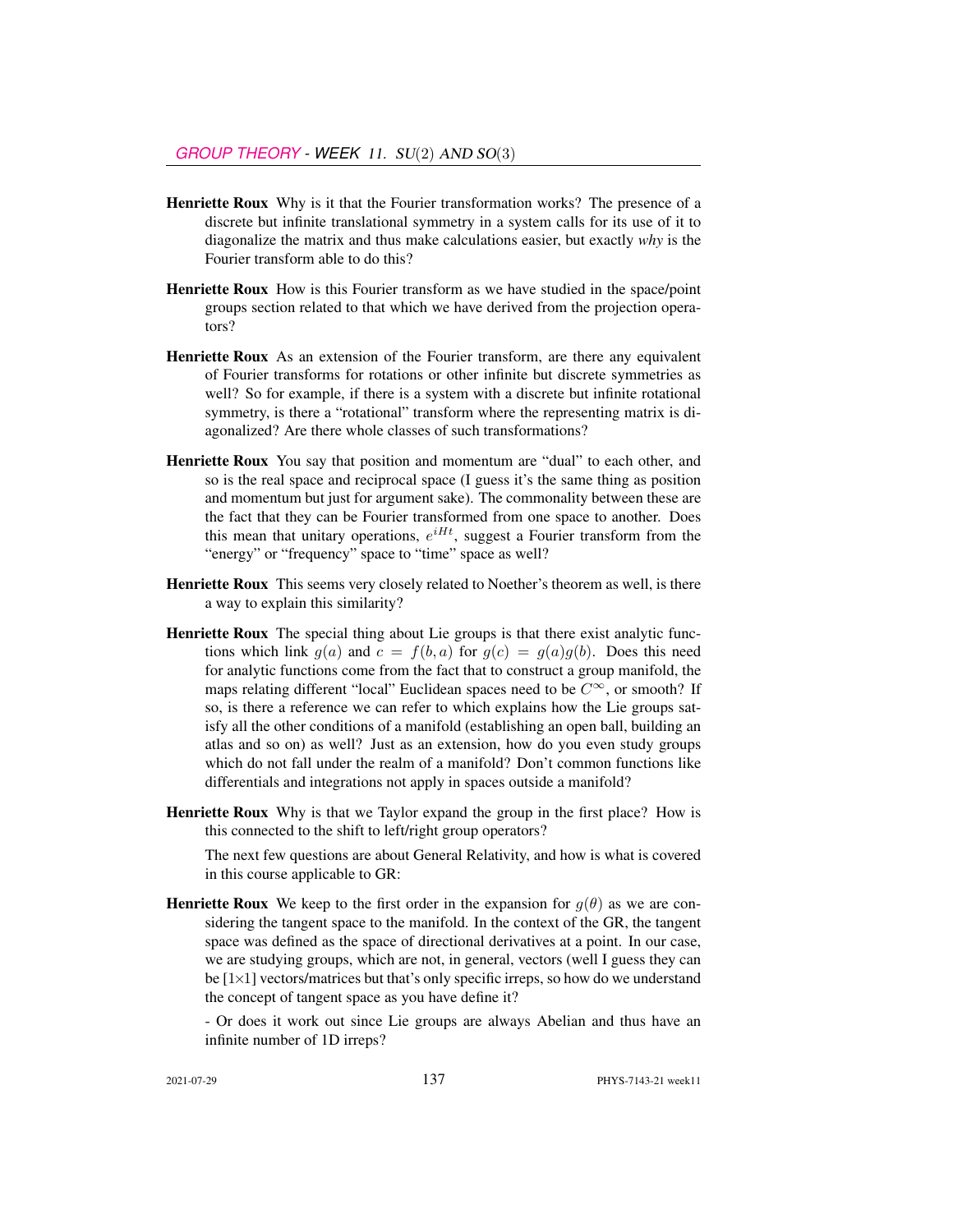- What happens if we keep the expansion to the 2nd order? Does the mathematics change in any way? Is there a good reason to ignore the 2nd and higher order expansions, not just in the physics sense (keeping to largest order of significance) but in the mathematical way of understanding things?

#### **Question** 11.1. Henriette Roux asks

Q Why is this complex 2-dimensional vector called a 'spinor'?

A Historical, as Arfken, Weber & Harris [\[1\]](#page-5-4) explain: "It turns out that half-integral angular momentum states are needed to describe the intrinsic angular momentum of the electron and many other particles. Since these particles also have magnetic moments, an intuitive interpretation is that their charge distributions are spinning about some axis; hence the term spin. It is now understood that the spin phenomena cannot be explained consistently by describing these particles as ordinary charge distributions undergoing rotational motion, [...] "

Schwichtenberg [\[2\]](#page-5-3): "[...] spinors have properties that usual vectors do not have. For instance, the factor  $1/2$  in the exponent. This factor shows us that a spinor1 is after a rotation by  $2\pi$  not the same, but gets a minus sign. This is a pretty crazy property, because all objects we deal with in everyday life are exactly the same after a rotation by  $360^{\circ} = 2\pi$ .

## <span id="page-3-0"></span>11.2  $SU(2)$  and  $SO(3)$

K. Y. Short

An element of  $SU(2)$  can be written as

<span id="page-3-1"></span>
$$
U_{\mathbf{n}}(\phi) = e^{i\phi \,\sigma \cdot \hat{\mathbf{n}}/2} \tag{11.1}
$$

where  $\sigma_i$  is a Pauli matrix and  $\phi$  is a real number. What is the significance of the 1/2 factor in the argument of the exponential?

Consider a generic position vector  $x = (x, y, z)$  and construct a Hermitian matrix of the form

$$
\begin{array}{rcl}\n\sigma \cdot \boldsymbol{x} & = & \sigma_x x + \sigma_y y + \sigma_z z \\
& = & \begin{pmatrix} 0 & x \\ x & 0 \end{pmatrix} + \begin{pmatrix} 0 & -iy \\ iy & 0 \end{pmatrix} + \begin{pmatrix} z & 0 \\ 0 & -z \end{pmatrix} \\
& = & \begin{pmatrix} z & x - iy \\ x + iy & -z \end{pmatrix}\n\end{array} \tag{11.2}
$$

Its determinant

$$
\det \begin{pmatrix} z & x - iy \\ x + iy & -z \end{pmatrix} = -(x^2 + y^2 + z^2) = -x^2 \tag{11.3}
$$

gives the length of a vector. Consider a  $SU(2)$  transformation  $(11.1)$  of this matrix,  $U^{\dagger}(\sigma \cdot \mathbf{x})U$ . Taking the determinant, we find the same expression as before:

$$
\det U(\sigma \cdot \mathbf{x})U^{\dagger} = \det U \det (\sigma \cdot \mathbf{x}) \det U^{\dagger} = \det (\sigma \cdot \mathbf{x}). \tag{11.4}
$$

Just as  $SO(3)$ ,  $SU(2)$  preserves the lengths of vectors.

PHYS-7143-21 week11 138 2021-07-29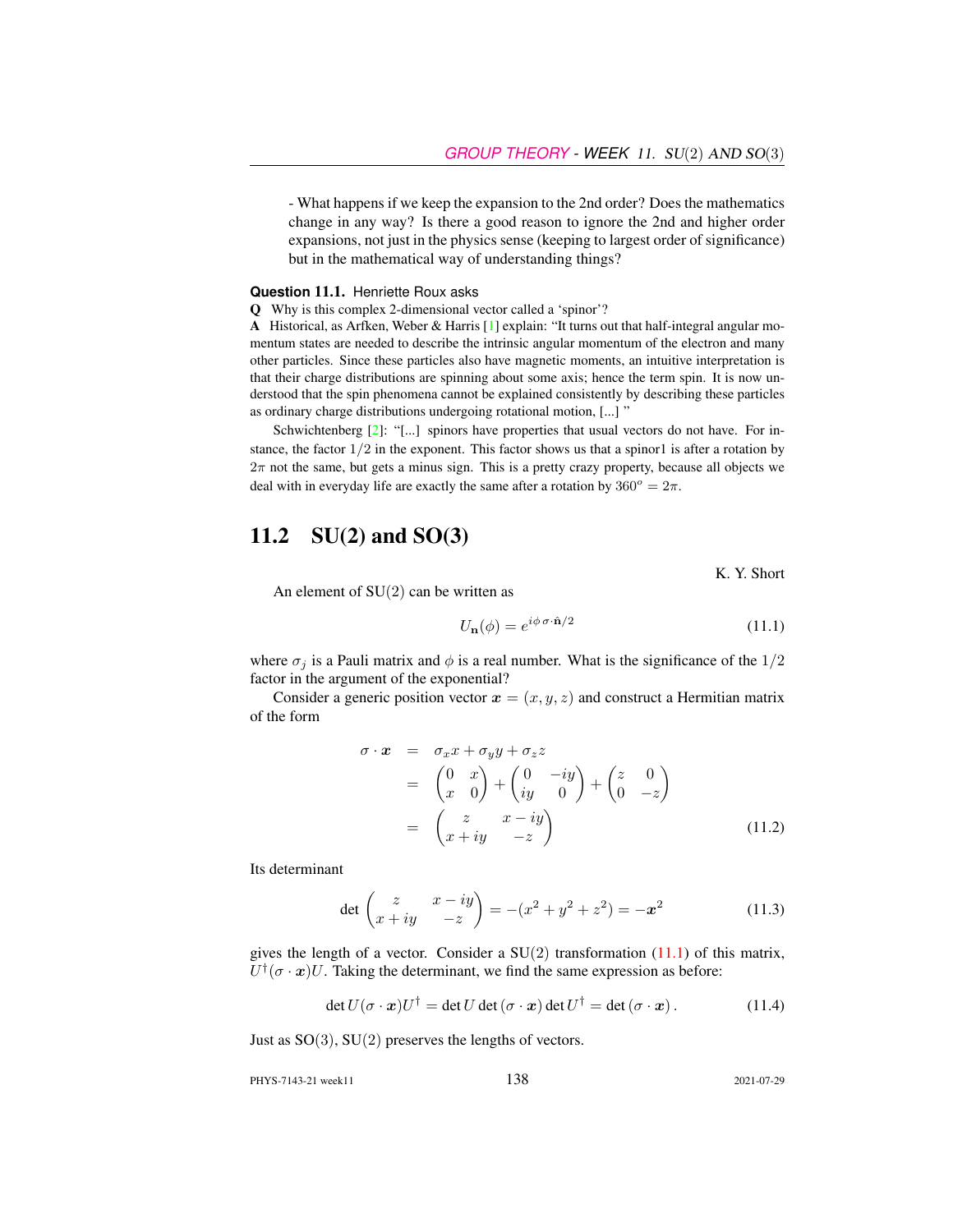To make the correspondence between  $SO(3)$  and  $SU(2)$  more explicit, consider a SU(2) transformation on a complex two-component *spinor*

$$
\psi = \begin{pmatrix} \alpha \\ \beta \end{pmatrix} \tag{11.5}
$$

related to  $x$  by

$$
x = \frac{1}{2}(\beta^2 - \alpha^2), \quad y = -\frac{i}{2}(\alpha^2 + \beta^2), \quad z = \alpha\beta
$$
 (11.6)

Check that a SU(2) transformation of  $\psi$  is equivalent to a SO(3) transformation on x. From this equivalence, one sees that a  $SU(2)$  transformation has three real parameters that correspond to the three rotation angles of  $SO(3)$ . If we label the "angles" for the SU(2) transformation by  $\alpha$ ,  $\beta$ , and  $\gamma$ , we observe, for a "rotation" about  $\hat{x}$ 

$$
U_x(\alpha) = \begin{pmatrix} \cos \alpha/2 & i \sin \alpha/2 \\ i \sin \alpha/2 & \cos \alpha/2 \end{pmatrix},
$$
 (11.7)

for a "rotation" about  $\hat{y}$ ,

$$
U_y(\beta) = \begin{pmatrix} \cos \beta/2 & \sin \beta/2 \\ -\sin \beta/2 & \cos \beta/2 \end{pmatrix},
$$
 (11.8)

and for "rotation" about  $\hat{z}$ ,

$$
U_z(\gamma) = \begin{pmatrix} e^{i\gamma/2} & 0\\ 0 & e^{-i\gamma/2} \end{pmatrix} .
$$
 (11.9)

Compare these three matrices to the corresponding  $SO(3)$  rotation matrices:

$$
R_x(\zeta) = \begin{pmatrix} 1 & 0 & 0 \\ 0 & \cos \zeta & \sin \zeta \\ 0 & -\sin \zeta & \cos \zeta \end{pmatrix}, \quad R_y(\phi) = \begin{pmatrix} \cos \phi & 0 & \sin \phi \\ 0 & 1 & 0 \\ -\sin \phi & 0 & \cos \phi \end{pmatrix}
$$

$$
R_z(\theta) = \begin{pmatrix} \cos \theta & \sin \theta & 0 \\ -\sin \theta & \cos \theta & 0 \\ 0 & 0 & 1 \end{pmatrix}
$$
(11.10)

They're equivalent! Result: *Half the rotation angle generated by SU*(2) *corresponds to a rotation generated by SO*(3)*.*

What does this mean? At this point, probably best to switch to Schwichtenberg [\[2\]](#page-5-3) [\(click here\)](http://ChaosBook.org/library/Schwicht15-2edited.pdf) who explains clearly that  $SU(2)$  is a simply-connected group, and thus the "mother" or covering group, or the double cover of  $SO(3)$ . This means there is a twoto-one map from SU(2) to SO(3); an SU(2) turn by  $4\pi$  corresponds to an SO(3) turn by  $2\pi$ . So, the building blocks of your 3-dimensional world are not 3-dimensional real vectors, but the 2-dimensional complex spinors! Quantum mechanics chose electrons to be spin 1/2, and there is nothing Fox Channel can do about it.

2021-07-29 139 PHYS-7143-21 week11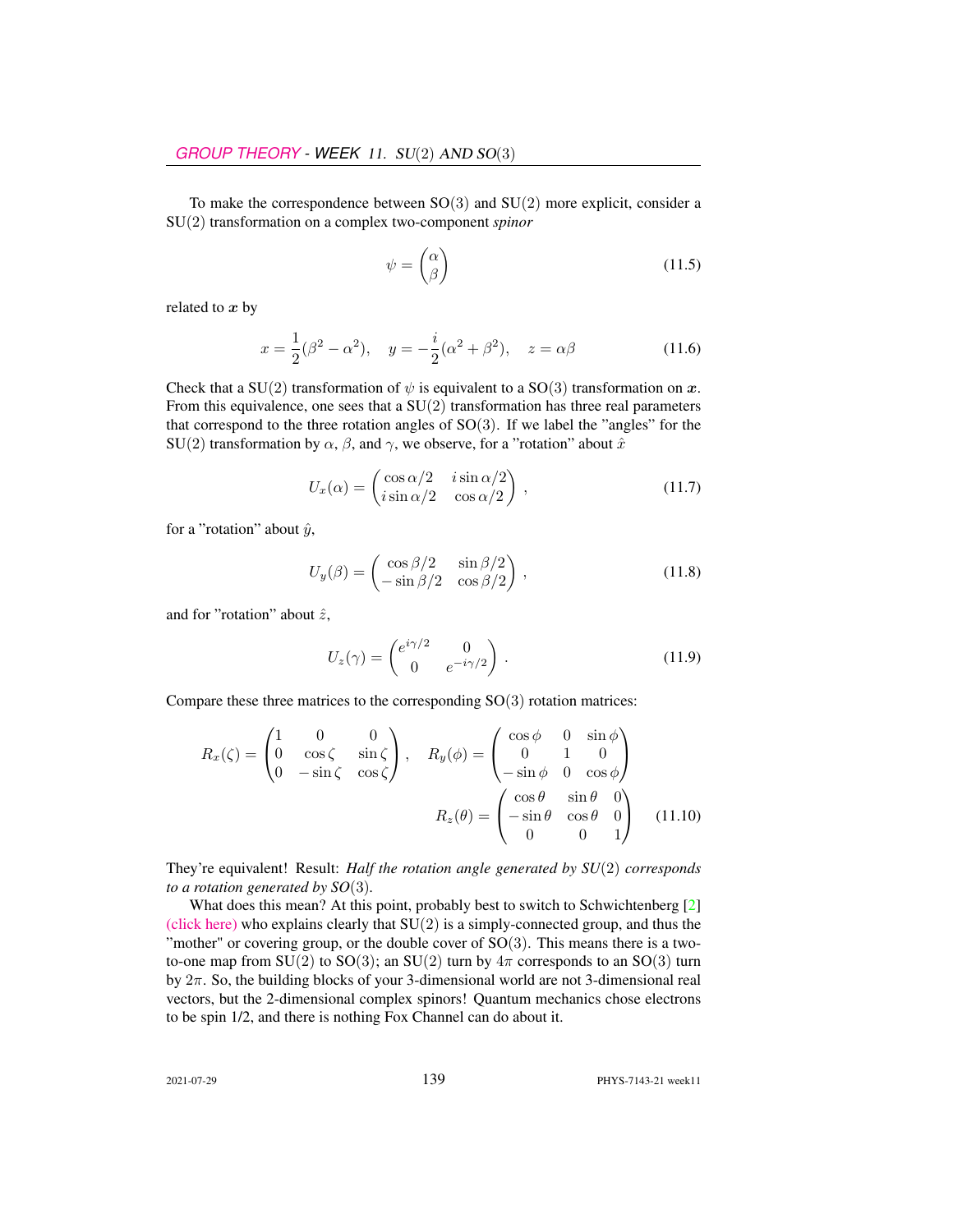## References

- <span id="page-5-4"></span>[1] G. B. Arfken, H. J. Weber, and F. E. Harris, *[Mathematical Methods for Physi](http://books.google.com/books?vid=ISBN9780123846549)[cists: A Comprehensive Guide](http://books.google.com/books?vid=ISBN9780123846549)*, 7th ed. (Academic, New York, 2013).
- <span id="page-5-3"></span>[2] J. Schwichtenberg, *[Physics from Symmetry](http://dx.doi.org/10.1007/978-3-319-19201-7)* (Springer, Berlin, 2015).

## **Exercises**

<span id="page-5-0"></span>11.1. The characters of  $SO(3)$  representations: Show that for an irrep labeled by j, the character of a conjugacy class labeled by  $\theta$ 

$$
\chi^{(j)}(\theta) = \frac{\sin(j + 1/2)\theta}{\sin(\theta/2)}
$$
(11.11)

can be obtained by taking the trace of  $R_z^j(\theta)$ . Verify that for  $j = 1$  this character is the three dimensional special orthogonal representation character (10.11).

<span id="page-5-1"></span>11.2. Real and pseudo-real representations of SO(3). Recall (Gutkin notes, [sect. 4.5](http://birdtracks.eu/course3/groups.pdf#section.4.5) *Representation Theory II*, Sect. 5 *5. Three types of representations*) that there are exist three types of representation which can be distinguished by the indicator (4.6):

$$
\int_{G} d\mu(g) \chi^{(\ell)}(g^2) = \begin{cases}\n+1 & \text{real} \\
0 & \text{complex} \\
-1 & \text{pseudo-real}\n\end{cases}
$$
\n(11.12)

Determine for which values of  $\ell = 0, 1/2, 1, 3/2, 2...$  the representation  $D_{\ell}$  of SO(3) is real or pseudo-real.

**Hint:** The characters and Haar measure  $(10.13)$  of SO $(3)$  are given by

<span id="page-5-5"></span>
$$
\chi^{(\ell)}(g) = \frac{\sin\left(\left[\ell + \frac{1}{2}\right]\theta\right)}{\sin\left(\frac{1}{2}\theta\right)}, \qquad d\mu(g) = \frac{d\theta}{\pi}\sin^2(\theta/2) \tag{11.13}
$$

where  $\theta$  is rotation angle for the group element g.

#### (B. Gutkin)

- <span id="page-5-2"></span>11.3. **Total spin of N particles.** Consider a system of four particles with spin  $1/2$ . Assuming that all (except spin) degrees of freedom are frozen the Hilbert space of the system is given by  $V = V_{1/2} \otimes V_{1/2} \otimes V_{1/2} \otimes V_{1/2}$ , with  $V_{1/2}$  being two-dimensional space for each spin.  $V = \bigoplus V_s$  can be decomposed then into different sectors  $V_s$  having the total spin s i.e.,  $\hat{S}^2 v = s(s+1)v$ , for any  $v \in V_s$ . Here  $\hat{S}^2 = (\sum_{i=1}^4 \hat{s}_i)^2$  and  $\hat{s}_i = (\hat{s}_i^x, \hat{s}_i^y, \hat{s}_i^z)$  is spin operator for  $i$ -th particle.
	- (a) What are possible values  $s$  for the total spin of the system?
	- (b) Determine dimension of the subspace of  $V_0$  with 0 total spin. In other words: how many times trivial representation enters into product:

$$
D = D_{1/2} \otimes D_{1/2} \otimes D_{1/2} \otimes D_{1/2} ? \tag{11.14}
$$

PHYS-7143-21 week11 140 2021-07-29